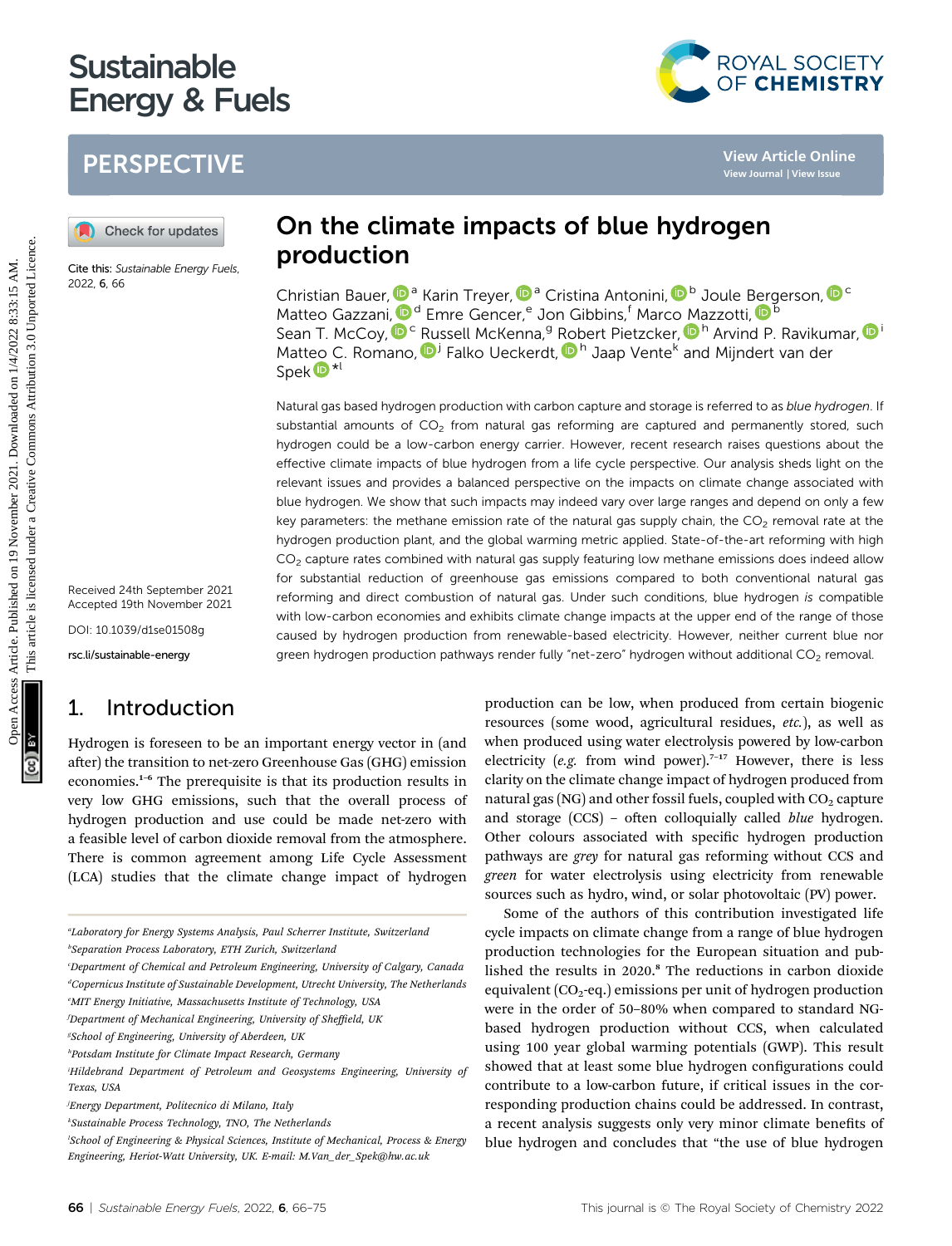appears difficult to justify on climate grounds".<sup>18</sup> Such contradicting results demand an in-depth analysis and a transparent scientific discussion of the underlying assumptions and approaches to come to a common understanding.

Whether, and under which conditions, blue hydrogen could represent a low-carbon energy carrier is a key question at present, as society urgently needs to make decisions about lowcarbon technologies.<sup>19</sup> Beside requiring long-term and large investments, some of these technology choices imply systemic structural changes across the energy system, and long-lasting impacts on atmospheric concentrations of greenhouse gases and thus on climate change. Such decisions must therefore be taken based on solid scientific evidence, for which LCA – carried out in line with best practices $20-22$  – seems the most appropriate method. Such comprehensive evidence is currently scarce: our previous analysis<sup>8</sup> did not explore the entire range of blue hydrogen production chains and thus did not reflect the range of potential climate change impacts. Similarly, Salkuyeh et al.<sup>23</sup> performed an LCA of few very specific technology options for blue hydrogen production in Canada. The more recent analysis<sup>18</sup> does not follow best practices in LCA as it, for example, takes into account neither GHG emissions associated with capital goods nor those originating from transportation and geological storage of  $CO<sub>2</sub>$ ; and it relies on data for natural gas supply only in the US context. In addition, Mac Dowell et al. recently published a short commentary on the perspectives of hydrogen within lowcarbon economies and its environmental performance.<sup>24</sup> **Perspective**<br>Sustainable Energy & Fueld<br>units are appears diffused to main on interapperation and a interapperation of the proposition of the proposition of the proposition of the proposition of the proposition of the pro

This article seeks to contribute to closing the described evidence gap by synthesizing the results from recent peerreviewed LCA studies of blue hydrogen production and natural gas supply chains, using broad, and realistic, ranges of key parameters, and thus providing a fact-based perspective on the potential climate benefits of blue hydrogen. In addition, it seeks to explain what causes the large differences in climate change mitigation potential of different blue hydrogen production chains. Finally, it defines essential targets for technology development and regulations. In doing so, it aims to generate enhanced understanding of the complexities of blue hydrogen, thereby providing important insights and levers to policy- and decision-makers as well as to the scientific community.

### 2. Methodological and parameter choices

The climate change impacts of hydrogen production from natural gas with CCS - quantified by means of LCA - depend on several processes within the entire value chain, and on many assumptions and methodological choices. However, as will be demonstrated below, we find that the following three aspects are particularly important: the blue hydrogen production technology; the methane emissions from natural gas supply chains; and the choice of metrics for quantifying impacts.

### 2.1 Blue hydrogen production technology with  $CO<sub>2</sub>$  capture

Hydrogen production from natural gas is a well-established technology that has been used for decades in industry,<sup>25,26</sup> e.g

for oil refining and ammonia production. Currently, the most widely used technology for production of high purity hydrogen at the scale needed in chemical plants is Steam Methane Reforming (SMR). Large-scale ammonia and methanol production use a range of reformers to produce the ideal syngas composition for the final product synthesis, e.g. SMR, air-fed Autothermal Reformers (ATR) and Gas-Heated Reformers (GHR).<sup>27</sup> Partial oxidation of natural gas is another commercially operating process that can be used for merchant hydrogen production. Common to all these proven processes is the production of a  $H_2$ -rich synthesis gas (syngas for short), from which  $H_2$  and  $CO_2$  can be easily separated with high purity.

For large-scale merchant production of hydrogen with CCS in the next decades, oxygen-based technologies with internal heating (e.g. ATR) are likely to become more commonplace due to good economies of scale, while the higher natural gas conversion may make the achievement of high  $CO<sub>2</sub>$  capture efficiencies more energy efficient and less costly.<sup>28,29</sup>

The net efficiency of converting natural gas into hydrogen is high, about 76–77% of the energy content (Lower Heating Value, LHV) of the feedstock natural gas is contained in the hydrogen, both for SMR and for ATR processes.<sup>8</sup> It is also notable that SMR, and to a somewhat lesser extent ATR, plants typically produce steam in excess of that needed in the reforming reaction, which can be used to generate electricity.<sup>8,26</sup>

 $CO<sub>2</sub>$  capture and geological storage is an effective means of reducing the GHG footprint of hydrogen production from fossil feedstock. In a hydrogen plant with CCS, essentially 100% of the carbon in feedstock is fully oxidized to  $CO<sub>2</sub>$ , either through the water gas-shift reaction or combustion. It can then be readily removed by chemical solvents or physical separations. Depending on the reformer process configuration, the  $CO<sub>2</sub>$  will be contained in a combination of syngas and combustion exhaust streams. The  $CO<sub>2</sub>$  molecules can be removed from all the  $CO<sub>2</sub>$ -containing gas streams present in the hydrogen production plant (i.e. from syngas and/or combustion flue gas), and then transported to a permanent underground storage location. The energy required to run the capture system  $(e.g.,)$ steam for solvent regeneration and electricity for  $CO<sub>2</sub>$ compression) can typically be recovered from the hydrogen production process. This means that, in contrast to  $CO<sub>2</sub>$  capture for electric power, relatively little, if any, additional natural gas needs to be burned to supply energy for capture and the corresponding reduction in efficiency of hydrogen production is small.<sup>8,26</sup> However, relative to a facility without  $CO<sub>2</sub>$  capture, the opportunity for electricity generation is reduced, which slightly increases the life cycle GHG emissions of the hydrogen production.

In the context of reaching net-zero GHG emissions, it is imperative and technically feasible to remove the vast majority of the  $CO<sub>2</sub>$  produced in the hydrogen plant. However, currently operating (first-of-a-kind)  $CO<sub>2</sub>$  capture plants coupled to hydrogen production remove only 50–60% of the overall (hereafter "plant-wide")  $CO<sub>2</sub>$  emissions produced. This is mainly because they capture only  $CO<sub>2</sub>$  from the syngas in SMR applications, but not the  $CO<sub>2</sub>$  in the combustion products. Examples include the Shell Quest project,<sup>30</sup> and the Port Arthur plant.<sup>31</sup>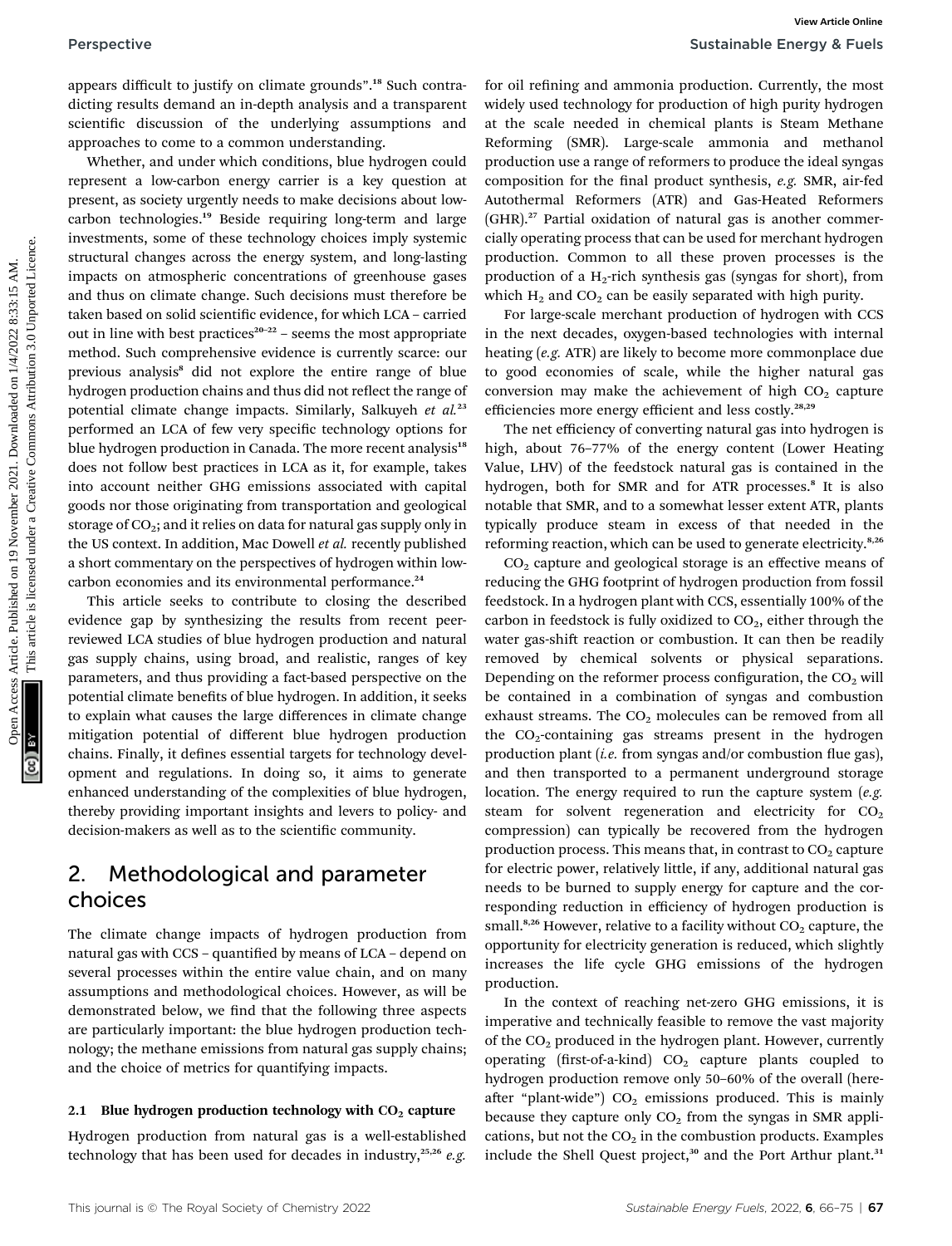These examples are not representative of the hydrogen CCS plant configurations planned in Europe and the US, however, where plant-wide  $CO<sub>2</sub>$  removal rates higher than 90% are expected. $32-35$  The relevant  $CO<sub>2</sub>$  capture technologies have been demonstrated in a number of commercial or demonstration scale plants over several years: commercial scale plants consistently achieve more than 92% removal of  $CO<sub>2</sub>$  from coal combustion gas in the commercial-scale Petra Nova facility in Texas<sup>36</sup> and more than 93% removal of  $CO<sub>2</sub>$  from synthesis gas in the Coffeyville Resources ammonia plant in Kansas.<sup>37</sup> More than 99%  $CO<sub>2</sub>$  removal from hydrogen production syngas is commonplace in ammonia plants.<sup>38</sup>

### 2.2 Methane emissions from natural gas supply chains

Methane emissions from the oil and gas supply chain are an important contributor to global greenhouse gas emissions.<sup>39</sup> With a global warming potential around 30 and 85 times higher than that of  $CO<sub>2</sub>$  over 100 and 20 years, respectively, methane emissions can be an important contributor to GHG emissions associated with the natural gas supply chain.<sup>40</sup> Recent research has demonstrated that methane emissions occur across the entire supply chain, including production, processing, pipeline transportation, and distribution.<sup>41-43</sup> Furthermore, field measurements in North America have identified underestimation in official methane emissions inventories.<sup>44</sup>–<sup>46</sup> The climate impacts of blue hydrogen can hinge on the sources and magnitude of these emissions, because they can make up a major fraction of the total GHG emissions when a high level of  $CO<sub>2</sub>$  capture (and storage) is applied within the supply chain. The higher the  $CO<sub>2</sub>$  capture rates, the higher the relative contributions of such methane emissions to the overall climate impact of blue hydrogen. Also, the life cycle impact of upstream methane emissions increases with application of shorter time horizons for measuring climate impacts.

Incorporating methane emissions in an LCA model of blue hydrogen in a representative and context-specific manner is non-trivial. On the one hand, the characterization of methane emissions from natural gas supply chains in commonly used life cycle inventory databases is inconsistent and outdated, and likely to underestimate these emissions.<sup>47-49</sup> On the other hand, reported methane emissions from natural gas supply chains based on field measurements exhibit large variability, $44,50-52$ making it difficult to select a representative "average" emission value for use in LCA calculations.

Several factors contribute to real and reported variability in methane emissions from the oil and gas sector. While some of these can be addressed through appropriate methodological choices in LCA, others require further research and data collection. The key challenges – in approximate descending order of importance – to incorporating representative methane emissions in the LCA of blue hydrogen are:

- (1) Spatial and temporal variability.
- $(2)$  Lack of geographically representative field data.
- (3) Lack of consistent reporting metrics.

(4) System boundaries.

Recent field studies have shown significant spatial and temporal variability in methane emissions across global oil and

gas basins.42,53 These variations arise from differences in basin and resource characteristics, operational equipment, maintenance practices, and/or environmental conditions. For example, Burns and Grubert report production methane emission rates by US state varying between 0.9% and 3.6% based on a reanalysis of published literature.<sup>51</sup> Furthermore, methane emission rates estimated in these studies differ substantially from official inventory estimates. In a comprehensive meta-analysis of field data in the US, Alvarez et al. report a national production-averaged methane emission rate of 2.3% across the US oil and gas supply chain, 60% higher than official U.S. Environmental Protection Agency (EPA) GHG inventory estimates.<sup>44</sup> Similarly, a recent analysis of eight years of field observations in Western Canada by researchers at Environment and Climate Change Canada (ECCC) showed methane emissions to be 60% higher than that of official Canadian inventory estimates.<sup>45</sup> Estimates of methane emissions across basins are continuously being updated as a result of improved measurement approaches – e.g. a recent analysis of aerial-based methane measurements in the Permian basin in the US exhibited leakage rates over 9%.<sup>54</sup> Furthermore, differences in measurement platform (ground-based vs. aerial vs. satellite), time of measurement, and methodological approach renders direct comparison across studies challenging. Thus, although each of these individual studies might accurately report methane emissions in a specific time and place, the large observed variation makes simplistic country-level representation in LCA studies prone to errors. Sustainable Energy & Fuels<br>
These camples are not represented on 19 November 2021. The common competition of the most competition of the most common competition of the most common common common common common common common

Another major challenge for LCA studies is the lack of robust bottom-up field data on methane emissions outside North America. Over the past decade, several independent field campaigns across multiple oil and gas basins have been conducted in the US and Canada. These campaigns have significantly improved our understanding of oil and gas methane emissions, including recent breakthroughs in reconciling field measurements with inventory estimates.<sup>46</sup> By comparison, there have been far fewer aircraft or ground-based field studies outside North America that can shed light on global oil and gas methane emissions. Much of the available non-U.S. or Canada field data are based on satellite observations that often have low spatial resolution resulting in large uncertainties associated with source attribution.<sup>55</sup> An example for such satellite-based data is the methane tracker of the International Energy Agency,<sup>56</sup> which provides country-specific methane emissions from natural gas supply chains. This data set highlights large country-level variations, with emissions ranging from near-zero for countries like Norway and Qatar to over 6% for countries like Libya and Iraq. However, the lack of direct measurements of methane emissions often means that country-level emission estimates are uncertain due to methodological issues.

Methane emissions from natural gas supply chains are usually reported as emission rates,  $e.g.$  in terms of "gram CH<sub>4</sub> emitted per gram of natural gas delivered".<sup>41</sup> However, they can also be expressed as "mass methane emitted from natural gas production sites per mass methane withdrawn". <sup>51</sup> Comparing emission rates expressed in these two ways requires knowledge about natural gas compositions, which are often not explicitly provided.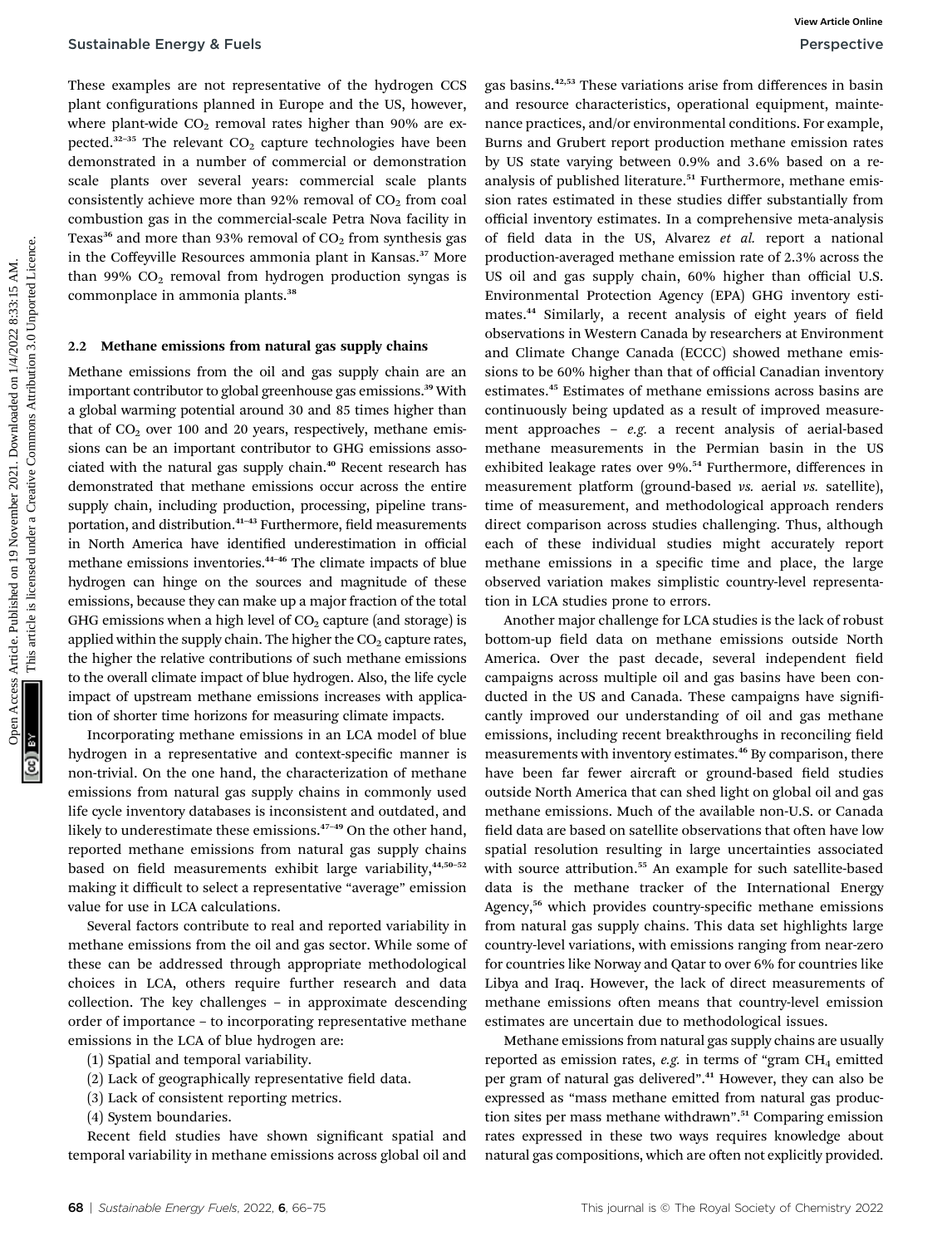Similarly, if methane emission rates are based on the energy content of natural gas, it is not always clear whether net (lower) or gross (higher) calorific values are used, and the assumed value is also often unknown. Furthermore, natural gas is often produced as associated gas where it is extracted along with crude oil and other liquids, resulting in combined measurements of methane emissions associated with all products.

An LCA of blue hydrogen production requires specific emission factors for the natural gas used as feedstock. Therefore, methane emissions of combined production processes must be assigned or allocated to single products.<sup>50,51</sup> Sometimes, methane emissions are entirely assigned to the natural gas supply chain, which results in an overestimation. But even if the emissions of combined production are subdivided, this allocation can be based either on energy content or mass of the co-products, or on the revenue generated by selling them, which can cause substantial differences in the NG-specific methane emission rates.57,58 Alternatively, a well-level purpose allocation can be applied,<sup>51</sup> assigning emissions entirely to the product representing the primary purpose of the resource extraction infrastructure. Perspective Sumilarly, if methane emission taxe are based on the emassy environs. A focus on attaching the class common of common articles are the common and the simulation of the common and the simulation of the common a

System boundaries are relevant, because the natural gas supply chain consists of various steps from exploration to final distribution and it is sometimes unclear which of these steps are included in reported estimates.<sup>49</sup> In general, large-scale blue hydrogen production will be connected to the high-pressure natural gas transmission grid and therefore, methane emissions from final distribution to decentralized consumers  $(i.e.$ the low-pressure distribution network) should not be included in the quantification of climate impacts of blue hydrogen.

These challenges suggest that further research and data collection are required to develop a consistent and comprehensive inventory of our global natural gas system. In the meantime, an exploration of the variability in GHG emissions estimates is needed to understand the drivers of differences in GHG emissions from natural gas based hydrogen options.

### 2.3 Metrics for quantifying impacts on climate change

The evaluation of any methane-based mitigation option, in this case blue hydrogen, highly depends on the choice of GHG emission metric used to compare the impact of (fugitive) methane emissions to  $CO<sub>2</sub>$  emissions and other greenhouse gases. The most prominent metric is the Global Warming Potential (GWP) that compares the future global warming caused by an idealized pulse of emissions of a specific greenhouse gas. Importantly, the GWP is a metric that aggregates impacts over time, hence its estimation requires the specification of a time horizon over which future warming is taken into account and compared (e.g. 100 years in GWP100). Given the short atmospheric lifetime of methane of roughly twelve years,<sup>59</sup> the choice of time horizon has a strong impact on its GWP, and thus on the results of our analysis. This choice should be made in the context of the metric's application, and there is no general correct approach.

A key aspect in this respect is the ambition and focus of climate targets envisaged when evaluating climate mitigation

options. A focus on stabilizing the climate at below  $2 \degree C$ warming in 2100 implies a longer time horizon such as that incorporated in the GWP100 index, which is commonly used in long-term scenario analysis and LCA. With the 2015 Paris Agreement<sup>60</sup> as well as increasing awareness about near-term climate damages<sup>19</sup> and potential tipping points, $61$  the scientific and political debate have shifted to limiting peak warming to close to 1.5  $\mathrm{^{\circ}C}.^{62,63}$  As 1.5  $\mathrm{^{\circ}C}$  will likely be reached before 2050, this shift emphasizes the importance of avoiding warming in the next decades, which supports using shorter global warming potential time horizons such as GWP20 in addition to GWP100 and thus balancing short-term with longer-term emissions.

### 3. Discussion of implications on GHG emissions

All three elements discussed above are crucial regarding the impacts of natural gas based (blue) hydrogen production on climate change: only a low methane emission rate of the natural gas supply chain combined with a high  $CO<sub>2</sub>$  removal rate at the hydrogen production plant allows for substantial reductions of GHG emissions from a life cycle perspective. The methane emission rate becomes more important with a time horizon of 20 years instead of 100 years.

In Fig. 1, we show life cycle GHG emissions of grey and blue hydrogen production considering the three major sources of variability. These include applying both GWP100 and GWP20, distinctly different plant configurations representing low (55%) and high (93%) plant-wide  $CO<sub>2</sub>$  removal rates (see "methods" for a process specification) and variation of the methane emission rate of the natural gas supply chain between 0.2% and 8%. Hereby the selected  $CO<sub>2</sub>$  capture rates and the resulting plant-wide  $CO<sub>2</sub>$  removal rates do not represent absolute limits, but rather show an indicative range between low capture efficiency of the existing plants, focusing on the delivery of  $CO<sub>2</sub>$  as



Fig. 1 Impacts on climate change associated with the production of NG-based hydrogen with methane emission rates of 0.2%, 1.5%, and 8%, and two plant configurations with high and low  $CO<sub>2</sub>$  removal rates, applying both GWP100 and GWP20. Stacked bars show the origin of GHG emissions along the value chain. "CCS-low" and "CCS-high" indicate low and high overall plant-wide  $CO<sub>2</sub>$  removal rates of 55% and 93% at the hydrogen production plant, respectively (see discussion on hydrogen production technology and methods section).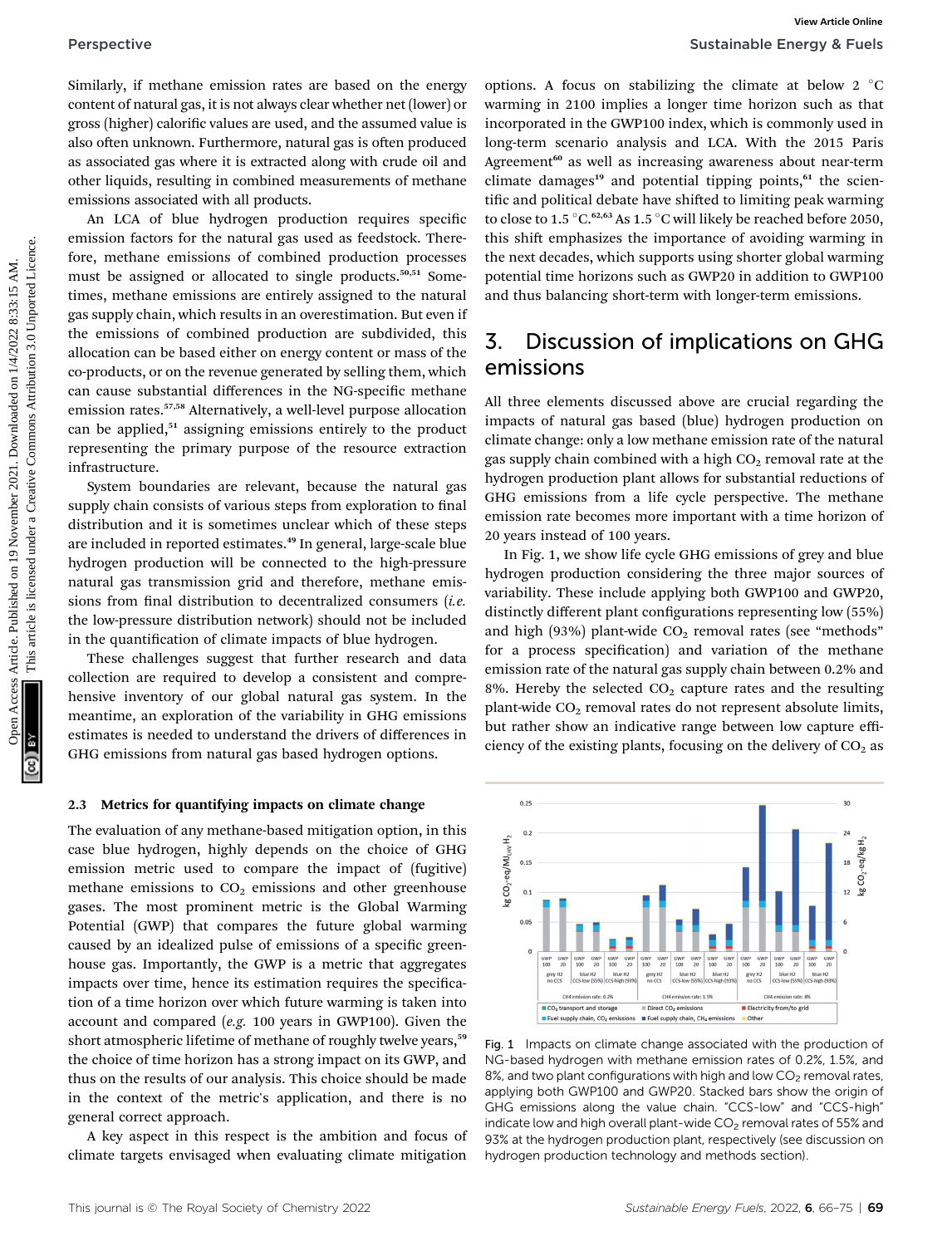product for Enhanced Oil Recovery (EOR), and a relatively high capture efficiency that will be achieved under proper regulatory constraints or carbon taxes. The range of methane emissions represents their very large geographical variability, which reflects differences in extraction techniques and procedures, transportation of the natural gas and the related methane emissions due to venting and leaks (see "methods" for details).

The possible climate impacts of blue hydrogen vary accordingly: while the climate impact of adding CCS with the highest assumed methane emission rate (8%) – even with high removal rates – is limited to a reduction of GHG emissions by about 45% (GWP100) or 26% (GWP20), using natural gas from a supply chain with only 0.2% methane emission rate leads to a reduction of GHG emissions by about 75% (GWP100) or 72% (GWP20) for a plant with a high  $CO<sub>2</sub>$  removal rate. This shows that for natural gas supply chains with low methane emissions, the choice of global warming potential time horizon makes very little difference, whereas it gains importance for higher leakage rates. Long natural gas supply chains – be it for import to Europe by pipeline from Russia or as liquefied natural gas from the US and the Middle East – generally increase GHG emissions due to methane leakage as well as  $CO<sub>2</sub>$  emissions associated with energy consumption along the chain. For natural gas supply chains with low methane emissions,  $CO<sub>2</sub>$  emissions associated with electricity supply along the entire value chain become the main source of emissions in the high  $CO<sub>2</sub>$  capture cases. If low-carbon electricity were supplied, high capture cases could achieve emission reductions of up to 90% compared to hydrogen production without capture.

In Fig. 2 we compare the impacts on climate change of grey and blue hydrogen with hydrogen from electrolysis, using renewable electricity or average grid electricity in Europe and the US – again for methane emission rates of natural gas supply chains up to 8% and for hydrogen plant configurations with low and high  $CO<sub>2</sub>$  removal rates; applying global warming potentials with a time horizon of 100 years on top, below with a time horizon of 20 years. The figure reveals that, if methane emissions from natural gas supply are low and  $CO<sub>2</sub>$  removal rates high, climate impacts of blue hydrogen are similar to those at the upper end of the range of climate impacts caused by green hydrogen. There is substantial variability regarding climate impacts of green hydrogen, because GHG emissions associated with renewable power generation can vary from close to zero (run-of-river hydropower) to about 60 g  $CO<sub>2</sub>$ -eq./kWh for solar photovoltaics (PV) at locations with rather low yields (e.g. in high northern latitudes),<sup>64</sup> with wind power usually at the lower end of this range (resulting in around 1 kg  $CO_2$ -eq./kg H<sub>2</sub> (ref. 9 )). Thus, using PV power in northern latitudes for electrolysis represents the upper end of the range of GHG emissions from green hydrogen shown in Fig. 2, and using run-of-river hydropower the lower end. In this context, supplying electrolysis entirely with renewable wind and solar power without connection to the power grid requires installation of electricity storage (e.g. batteries) to cope with short-term intermittency of renewable generation,<sup>65</sup> which increases climate impacts of hydrogen from an LCA perspective. This increase has been quantified to be in the order of 10% for a given system configuration as



Fig. 2 Impacts on climate change associated with the production of NG-based hydrogen as a function of the methane emission rate of NG supply chains for configurations with high ("CCS-high") and low ("CCSlow") CO<sub>2</sub> removal rates, applying both GWP100 (top) and GWP20 (lower). For comparison, the climate impacts of hydrogen produced via electrolysis using average grid electricity in Europe or the US (markers), or renewables (run-of-river hydropower, wind power or photovoltaics – green shaded area) are shown. Orange lines represent GHG emissions of NG combustion and the associated NG supply, which are also a function of NG supply chain methane emission rates.

investigated by Palmer et al.<sup>12</sup> However, since this is site-specific and depends on the configuration of the electrolysis system, we do not consider such aspects here.

In order to be competitive with green hydrogen in terms of climate impacts over the long-term, blue hydrogen should exhibit a life cycle GHG footprint of not more than  $2-3.5$  kg  $CO<sub>2</sub>$ eq./kg. This is only possible with high  $CO<sub>2</sub>$  removal rates and methane emission rates below about 1% (GWP100) or 0.3% (GWP20).

Life cycle GHG emissions of hydrogen from electrolysis using current average grid electricity in Europe and the US are substantially higher than those of blue hydrogen up to very high methane emission rates from natural gas supply chains (in the order of 8% or above), even applying the 20 years time frame for global warming potentials. This indicates that electrolyzers that partially rely on electricity from grids with relevant shares of fossil fuels, e.g. to increase operational hours or buffer intermittency of renewables, will have a substantially higher GHG footprint of hydrogen production than off-grid systems.

Applying a 100 year time frame for global warming potentials, blue hydrogen is associated with lower GHG emissions than natural gas combustion within (and beyond) the range of methane emissions from natural gas supply shown here. With a 20 year time horizon, natural gas combustion generates lower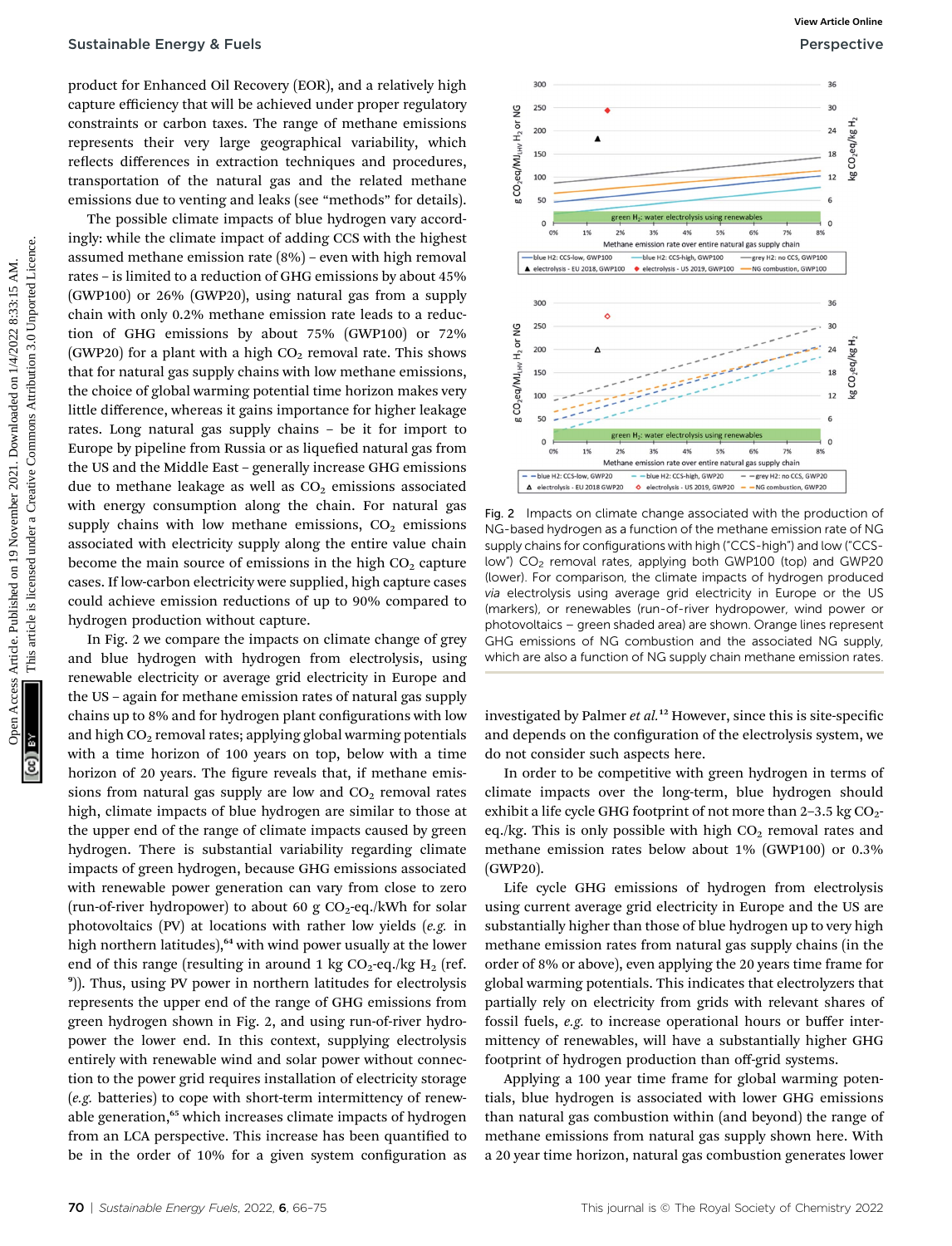Perspective Sustainable Energy & Fuels

GHG emissions than our blue hydrogen configuration with the low 55%  $CO<sub>2</sub>$  removal rate at methane emission rates beyond 6– 7%. Relative reductions of GHG emissions of blue vs. grey hydrogen production increase with increasing  $CO<sub>2</sub>$  capture rates and decreasing methane emission rates.

In general, our findings are in line with those recently published by Mac Dowell et al. – despite somewhat different scope, modelled technologies and assumptions, one of their conclusions is that best-in-class natural gas supply chain management in combination with high  $CO<sub>2</sub>$  capture rates is vital for blue hydrogen to be a viable option.<sup>24</sup>

### 4. Conclusions and recommendations

Our LCA of hydrogen production with CCS shows that the term "blue hydrogen" as such can only be taken as synonym for "lowcarbon" hydrogen if two key requirements are met.

First, natural gas supply must be associated with low GHG emissions, which means that natural gas leaks and methane emissions along the entire supply chain, including extraction, storage, and transport, must be minimized. This is already possible today in several countries, such as Norway, the UK and the Netherlands, where the natural gas sectors have emission rates typically below 0.5%.48,56 In the United States, emissions rates as low as 0.3–0.4% have been measured in one shale gas production region.<sup>66</sup> In contrast, some regions in the US as well as several gas exporters like Russia, Algeria or Libya still have methane emission rates around or significantly higher than 2% and will require substantial investments into their existing infrastructure and operations to reach comparably low methane emission levels.<sup>44,54,56,67</sup> There is very large uncertainty on these emissions, which needs to be urgently addressed by improved measurement, reporting, and disclosure.

Second, reforming technology with consistently high  $CO<sub>2</sub>$ capture rates must be employed. Our assessment is that  $CO<sub>2</sub>$ capture technology is already sufficiently mature to allow longterm removal rates at the hydrogen production plant of above 90%. Capture rates close to 100% are technically feasible, slightly decreasing energy efficiencies and increasing costs, but have yet to be demonstrated at scale. Hydrogen production and  $CO<sub>2</sub>$  capture must be designed in an integrated way to minimize additional energy demand for  $CO<sub>2</sub>$  capture, as well as compression of hydrogen and CO<sub>2</sub>. If this requires net electricity import, such demand should ideally be met using low-carbon electricity.

As long as the natural gas supply continues to have nonnegligible methane emissions, the question whether using a global warming potential time horizon of 20 or 100 years is crucial for the evaluation of climate impacts of blue hydrogen. There is currently no conclusive answer to this question and we suggest testing the robustness of LCA results using different perspectives. However, to the extent that the focus of climate change mitigation shifts from long-term stabilization to carving the global temperature peak in the short to mid-term  $(e.g.,)$ around 2050), the importance of GWP20 and thus the relative impact of short-lived methane emissions increase.

Nevertheless, our main conclusion is that, if the above requirements are met, blue hydrogen can be close to green hydrogen in terms of impacts on climate change and can thus play an important and complementary role in the transformation towards net-zero economies, at least as a bridging technology during the coming decades. It is important to reiterate that no single hydrogen production technology (including electrolysis with renewables) is completely net-zero in terms of GHG emissions over its life cycle and will therefore need additional GHG removal from the atmosphere to comply with strict net-zero targets. Biomass-based hydrogen production represents an exception: adding CCS to wood gasification and reforming of biomethane can lead to net negative GHG emissions under certain circumstances.<sup>7,8</sup> However, sustainable biomass availability is likely to be limited.<sup>68</sup> In the context of net-zero economies with hydrogen playing an important role, the potential impact on climate change of hydrogen itself, emitted to the atmosphere, deserves attention and requires further research. Fugitive emissions of hydrogen infrastructures, similar to those of natural gas, seem likely.<sup>69</sup> Additionally, recent research suggests that hydrogen exhibits a GWP100 of around 5.<sup>70</sup> Thus, similar to the natural gas infrastructure, fugitive emissions from any future hydrogen system must be controlled and minimized.<sup>70</sup> Perspective Sustainable Energy & Follow<br>
On the contrast are not the contrast are not the contrast are not the contrast are not the contrast are not the contrast are not the commonstrate in the contrast are not the common

We conclude with some reflections on the main implications of this research. First and foremost, policies and regulations applying to any type of hydrogen, such as GHG emission standards or emissions pricing, should consider the life cycle emissions of electricity for electrolysis and the natural gas supply chain for blue hydrogen. Only in this way can the whole system implications of such measures be fully understood. This means emission monitoring, verification, and reporting is required for emissions across the life cycle. A combination of public disclosure, GHG emissions pricing, public funding tied to GHG performance, and regulation would incentivise industry to produce clean hydrogen and to differentiate between natural gas suppliers. As European gas extraction has strongly declined over the last decades, with no trend reversal in sight, and important producers such as The Netherlands announcing a phase-out of their production, importing gas from countries with good monitoring practices and low methane emission rates should be prioritized from a European perspective. From a US perspective, and for other countries with primarily domestic supplies, best practices regarding minimizing methane emissions from the entire natural gas sector must be ensured.

Second, with the transformation towards highly-renewable energy systems, the direct use of renewable electricity has advantages both in terms of life cycle emissions and costs. Hydrogen most likely has an important role to play in providing a long-term, low-carbon storage vector $71$  alongside decarbonising hard-to-abate sectors and applications, which can be prioritised according to climate impact, technical and economic viability.<sup>72</sup> For example, hydrogen as a feedstock for chemical processes certainly needs to be decarbonized through green and blue routes, whereas residential heating should preferably be electrified. In addition, a similar prioritisation applies across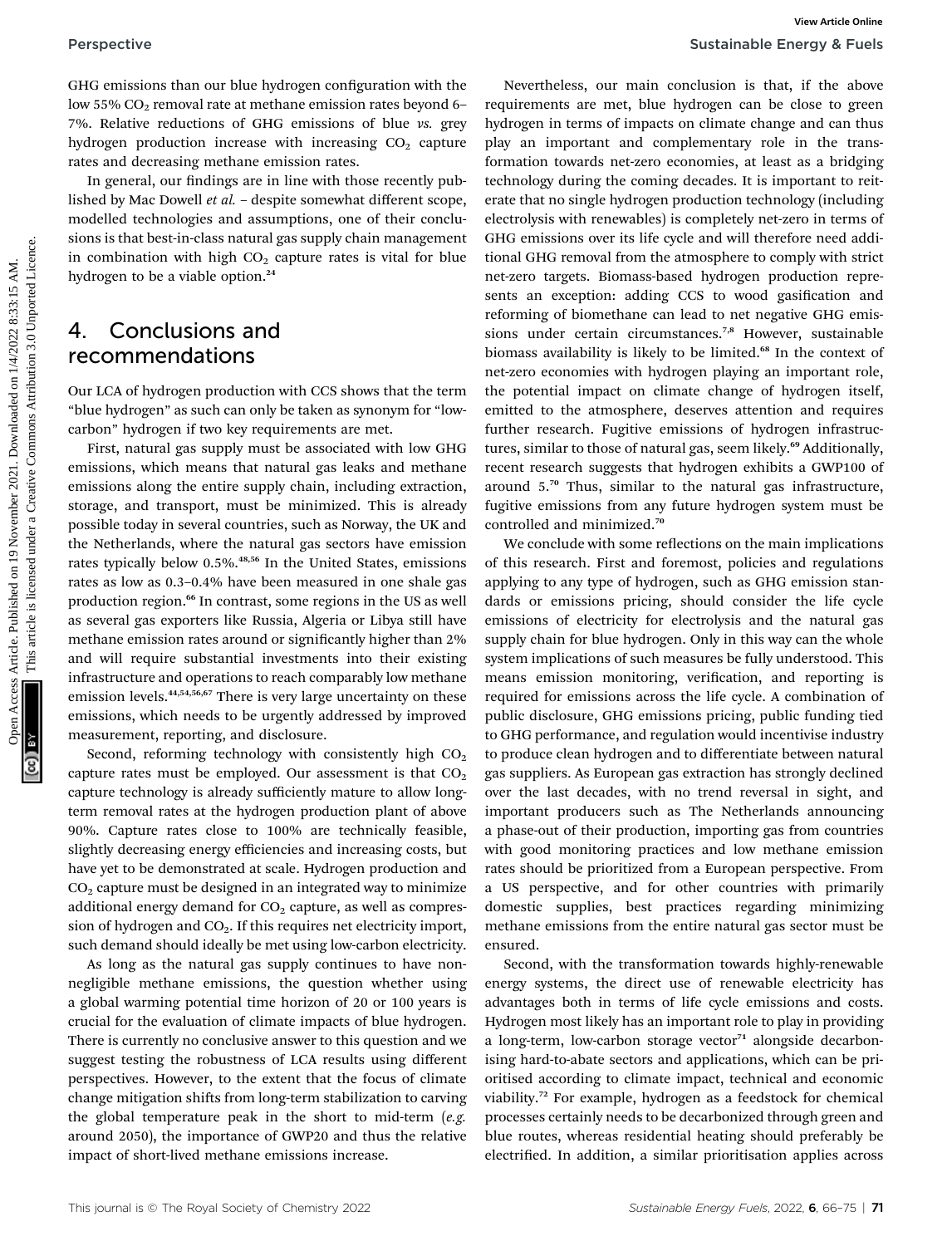the spectrum of hydrogen provenance and it should be noted that natural gas with CCS may be a more sustainable route than hydrogen to decarbonize such applications as power generation.

We have demonstrated the conditions under which blue hydrogen has a comparable climate impact to green hydrogen. If these conditions are not met, then green hydrogen should be preferred. Both of these merit orders, for supply and end-use cases, require targeted policies aiming at setting efficient incentives.

Third, the temporal development of the energy system transformation needs to be borne in mind. Given the short-to medium-term scarcity of green hydrogen, blue hydrogen can play a role as a bridging technology supporting the uptake of hydrogen infrastructure and hydrogen end-use transformation. Blue hydrogen projects can be developed under the recommendations presented here without crowding out the global ramp-up of green hydrogen supply. As both blue and green hydrogen have innovation potential, policies and regulations should support both options independently until they are fairly mature and can compete (e.g. based on carbon pricing accounting for full life cycle GHG emissions) – provided the above conditions for blue hydrogen are met and the necessary prioritization of demand areas is reflected.

Total costs of blue hydrogen are determined by the costs of achieving low methane leakage, high capture rates and permanent CO<sub>2</sub> storage, as well as natural gas prices, residual emissions and (explicit or implicit) carbon pricing. The competitiveness with green hydrogen depends on the cost reductions of electrolysis and renewable electricity, as well as green hydrogen availability compared with overall hydrogen demands. The future of blue hydrogen in a climate-neutral world therefore depends strongly on the extent to which residual emissions can be avoided or compensated for via carbon dioxide removal as well as on the availability of geological CO<sub>2</sub> storage sites.

### 5. Methods

We built our analysis upon the coupled process simulation and LCA model developed for our previous analysis<sup>8</sup> and refer to this paper for a detailed description. Some key elements of the present analysis, including updates compared to our previous work, are provided in the following.

Our reference product in the present work is "Hydrogen, gaseous, at 200 bar and with a purity of 99.9% or higher". We selected two example, distinctly different hydrogen production plant configurations (here called "CCS-low" and "CCS-high") from our previous analysis,<sup>8</sup> they both include  $CO<sub>2</sub>$  capture from the synthesis gas using methyl diethanolamine (MDEA) as absorbent. "CCS-low" represents configurations with low  $(i.e.$  $\sim$ 55%) removal of plant-wide CO<sub>2</sub> emissions and corresponds to "SMR with CCS, HT, MDEA 90". "CCS-high" represents a configuration with high removal of plant-wide  $CO<sub>2</sub>$  emissions and corresponds to "ATR with CCS, HTLT, MDEA 98". The acronyms HT and LT indicate the use of high temperature water gas-shift only or the use of a low temperature and high

temperature water gas-shift, the latter leading to a higher hydrogen and  $CO<sub>2</sub>$  content in the syngas. The numbers 90 and 98 represent the  $CO<sub>2</sub>$  capture rates of the capture unit that captures  $CO<sub>2</sub>$  from the produced synthesis gas. Plant-wide, overall  $CO<sub>2</sub>$  capture rates amount to 55% and 93% for the SMR and ATR configuration, respectively.<sup>8</sup> The lower overall capture rate of the SMR is a consequence of the fact that of the two sources of  $CO<sub>2</sub>$  present in an SMR, applying capture from syngas only excludes capturing the  $CO<sub>2</sub>$  from the natural gas (and reformer tail gas) combustion in the reformer furnace. A post-combustion unit would be needed to capture all the  $CO<sub>2</sub>$  in the flue gas. The ATR configuration does not include a reformer furnace as it is driven by heat produced in the reformer itself. It therefore allows recovering the majority of the direct  $CO<sub>2</sub>$ emissions from the syngas. The ATR does usually have a small fired heater that emits some  $CO<sub>2</sub>$ , which is why with 98% capture from the syngas, 93% of the total plant-wide emissions are removed.<sup>8</sup> Sustainable Energy & Fuels<br>
The spectrum of hydrogen provenance and it should be noted to improve on the product symptom in the symptom common and the symptom common between 2021. One means the symptom common and the symp

Our LCA is based on detailed process modelling, which quantifies the overall energy demand of the hydrogen production plants designed to produce 9 metric tons of hydrogen per hour with and without  $CO<sub>2</sub>$  capture depending on the plant configuration and  $CO<sub>2</sub>$  capture rates. Antonini et al.<sup>8</sup> showed in Fig. 2 that some configurations generate excess electricity, which – in line with common LCA procedures $20-22$  – is assumed to substitute average grid electricity via an emission credit. Hydrogen production plant configurations that exhibit a negative electricity balance (including the compression of hydrogen to 200 bar) are supplied with average grid electricity. Our default location for hydrogen production is Europe – hence, average European electricity is used or substituted, corresponding to the "ENTSO-E" region in the ecoinvent database.<sup>73</sup> As the grid  $CO<sub>2</sub>$ intensity e.g. in the US is higher than in Europe, electricity substitution and consumption would lead to higher  $CO<sub>2</sub>$  benefits and burdens, respectively.

The impacts on climate change of hydrogen from electrolysis are based on the analysis by Zhang et al.<sup>17</sup> Electricity demand for the PEM electrolyzer has been updated $12$  and amounts to 55 kWh per kg of hydrogen (including compression from 25 bar at the electrolyzer to 200 bar). We used background LCI data from the ecoinvent database, v3.7.1, system model "allocation, cut-off by classification"<sup>73</sup> instead of v3.5 in the previous analysis. GHG-intensities of average grid electricity in Europe and the US (used for electrolysis shown in Fig. 2), which represent technology market shares as well as imports and exports in 2018 and 2019, respectively, originate from version v3.8 of the ecoinvent database, released end of September 2021.

The methane emission rate from the natural gas supply chain is defined as "(kg) methane emitted per (kg) natural gas delivered at high-pressure pipeline" in our analysis, i.e. the associated system boundaries include natural gas extraction from the ground (often referred to as "production"), gathering and processing, and high-pressure transmission. Hydrogen production plants are supplied by high-pressure natural gas pipelines, and therefore, methane emissions from the local natural gas distribution grid are not considered.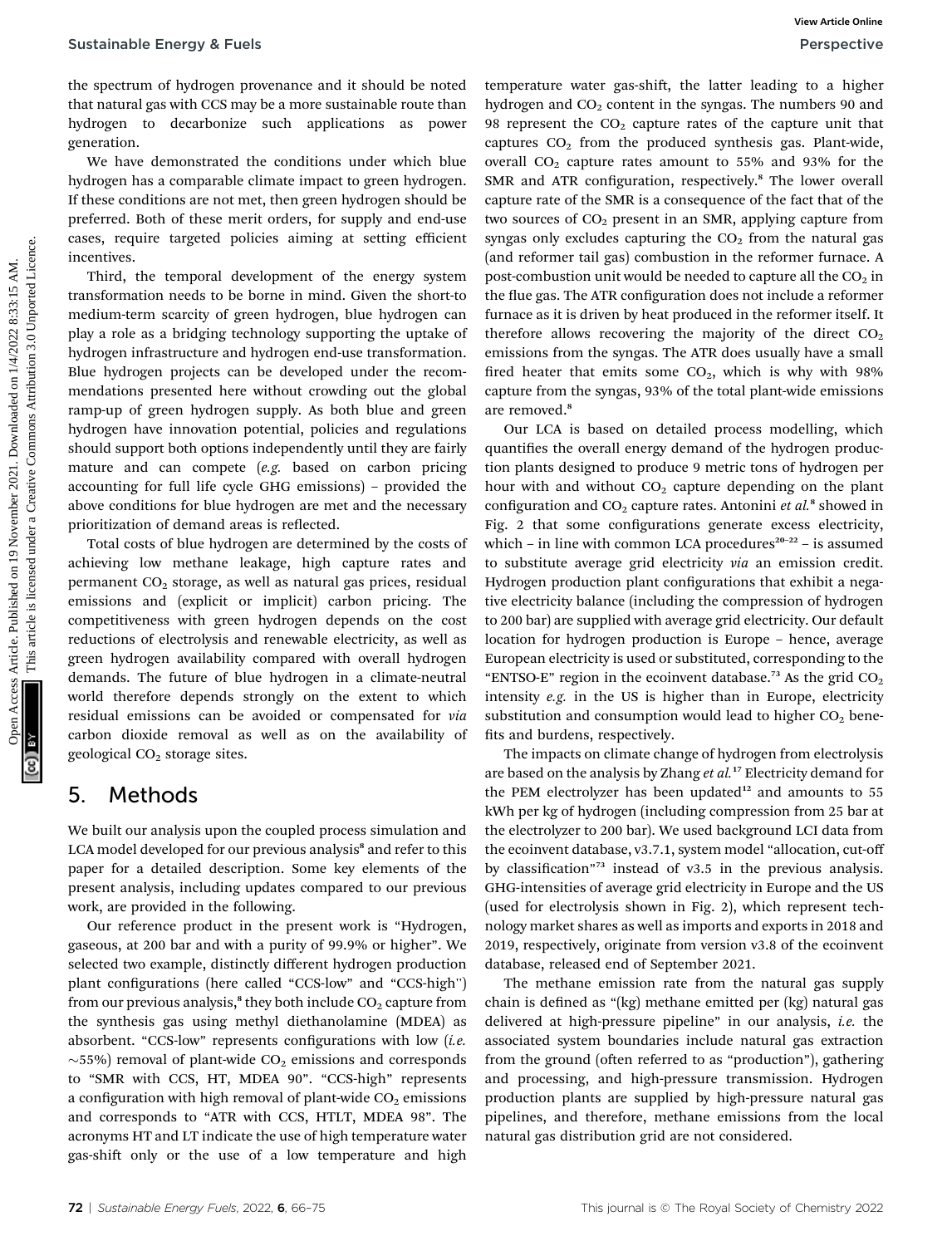Our quantification of life cycle GHG emissions of grey and blue hydrogen as well as natural gas combustion as a function of the methane emission rate of natural gas supply chains in Fig. 1 and 2 builds upon new Life Cycle Inventory (LCI) data of natural gas extraction in countries supplying the European market<sup>48</sup> and associated supply chains.<sup>47</sup> These have been verified by the German "Institut für Energie- und Umweltforschung". <sup>74</sup> This average European natural gas supply exhibits a methane emission rate of about 1.3%. We modified this rate, choosing a lower bound of 0.2%, a representative mid-range value of 1.5%, and an upper bound of 8% to cover a realistic range of these emissions. We keep all other factors, such as energy demand for (re-)compression of natural gas, transport infrastructure demand and  $CO<sub>2</sub>$  emissions from flaring of natural gas constant, although we note that reductions in those emissions can likely be achieved as well. All these factors together cause impacts on climate change of 9 g  $CO<sub>2</sub>$ -eq. (GWP100) and 10 g  $CO<sub>2</sub>$ -eq. (GWP20), respectively, per MJ of natural gas supplied; these emissions are independent of the methane emission rate. A methane emission rate of 0.2% corresponds to the goal of the Oil and Gas Climate Initiative<sup>75</sup> and emission rates below or around this target have been reported for natural gas supply from countries such as Norway, The Netherlands and the UK.<sup>47,48</sup> In contrast, a methane emission rate of around 8% has been reported for Libya<sup>47,48</sup> and some gas fields in the  $US<sub>1</sub><sup>54</sup>$  which indicates high methane emissions at the gas extraction wells and/or a dysfunctional natural gas infrastructure in general. We use  $0.056 \text{ kg CO}_2$  per MJ natural gas burned as emission factor for natural gas combustion.<sup>73</sup> Perspective Sustainable Energy estatinable Energy Agres and the Common Common Common Common Common Common Common Common Common Common Common Common Common Common Common Common Common Common Common Common Common Common Com

For geological storage of  $CO<sub>2</sub>$ , it is assumed to be injected into a saline aquifer at a depth of 1000 m, which is connected to the hydrogen production plant with a 200 km pipeline. Variation of CO<sub>2</sub> storage depth and transport distance has shown minor impacts on LCA results for impacts on climate change.<sup>76</sup>

### Author contributions

Conceptualization: CB, MvdS; formal analysis: KT; funding acquisition: CB, EG; investigation: CB, KT, MvdS; methodology: KT; software: KT; supervision: CB, MvdS; visualization: CB, KT; writing - original draft: CB, FU, MvdS, RM, RP, STM; writing review and editing: all.

## Conflicts of interest

There are no conflicts to declare.

## Acknowledgements

Financial support was provided by the Kopernikus Project Ariadne (FKZ 03SFK5A) funded by the German Federal Ministry of Education and Research, the MIT Energy Initiative CCUS Low Carbon Energy Center and PSI's ESI platform. STM is supported, in part, with funding from the Canada First Research Excellence Fund.

- 1 International Energy Agency, Global Hydrogen Review, 2021.
- 2 International Energy Agency, Net Zero by 2050: A Roadmap for the Global Energy Sector, 2021.
- 3 HM Government, UK Hydrogen Strategy, 2021.
- 4 Bundesministerium für Wirtschaft und Energie, Die Nationale Wasserstoffstrategie, 2020.
- 5 European Commission, A hydrogen strategy for a climateneutral Europe, 2020.
- 6 US DOE, Hydrogen Strategy Enabling a low-carbon economy, 2020.
- 7 C. Antonini, K. Treyer, E. Mojoli, C. Bauer, T. Schildhauer and M. Mazzotti, Sustainable Energy Fuels, 2021, 5, 2602– 2621.
- 8 C. Antonini, K. Treyer, A. Streb, M. van der Spek, C. Bauer and M. Mazzotti, Sustainable Energy Fuels, 2020, 4, 2967– 2986.
- 9 A. Valente, D. Iribarren and J. Dufour, J. Clean. Prod., 2017, 149, 762–772.
- 10 R. Bhandari, C. A. Trudewind and P. Zapp, J. Clean. Prod., 2014, 85, 151–163.
- 11 A. P. Borole and A. L. Greig, Biohydrogen, 2019, 485–512.
- 12 G. Palmer, A. Roberts, A. Hoadley, R. Dargaville and D. Honnery, Energy Environ. Sci., 2021, 14, 5113–5131.
- 13 Y. K. Salkuyeh, B. A. Saville and H. L. MacLean, Int. J. Hydrogen Energy, 2018, 43, 9514–9528.
- 14 A. Susmozas, D. Iribarren, P. Zapp, J. Linben and J. Dufour, Int. J. Hydrogen Energy, 2016, 41, 19484–19491.
- 15 A. Valente, D. Iribarren and J. Dufour, Sci. Total Environ., 2020, 728, 138212.
- 16 X. Zhang, J. Witte, T. Schildhauer and C. Bauer, Sustainable Energy Fuels, 2020, 4, 1427–1436.
- 17 X. Zhang, C. Bauer, C. Mutel and K. Volkart, Appl. Energy, 2017, 190, 326–338.
- 18 R. W. Howarth and M. Z. Jacobson, Energy Sci. Eng., 2021, 1– 12.
- 19 V. Masson-Delmotte, P. Zhai, H.-O. Pörtner, D. Roberts, J. Skea, P. R. Shukla, A. Pirani, W. Moufouma-Okia, C. Péan, R. Pidcock, S. Connors, J. B. R. Matthews, Y. Chen, X. Zhou, M. I. Gomis, E. Lonnoy, T. Maycock, M. Tignor and T. Waterfield, Global Warming of  $1.5 \text{ }^{\circ}$ C. An IPCC Special Report on the impacts of global warming of 1.5 °C above pre-industrial levels and related global greenhouse gas emission pathways, in The Context of Strengthening the Global Response to the Threat of Climate Change, Intergovernmental Panel on Climate Change (IPCC), 2018.
- 20 European Commission, International Reference Life Cycle Data System (ILCD) Handbook – General Guide for Life Cycle Assessment – Detailed Guidance, European Commission, Joint Research Centre, Institute for Environment and Sustainability, Luxembourg, 2010.
- 21 ISO 14040, Environmental Management Life Cycle Assessment – Prinicples and Framework, International Organisation for Standardisation (ISO), 2006.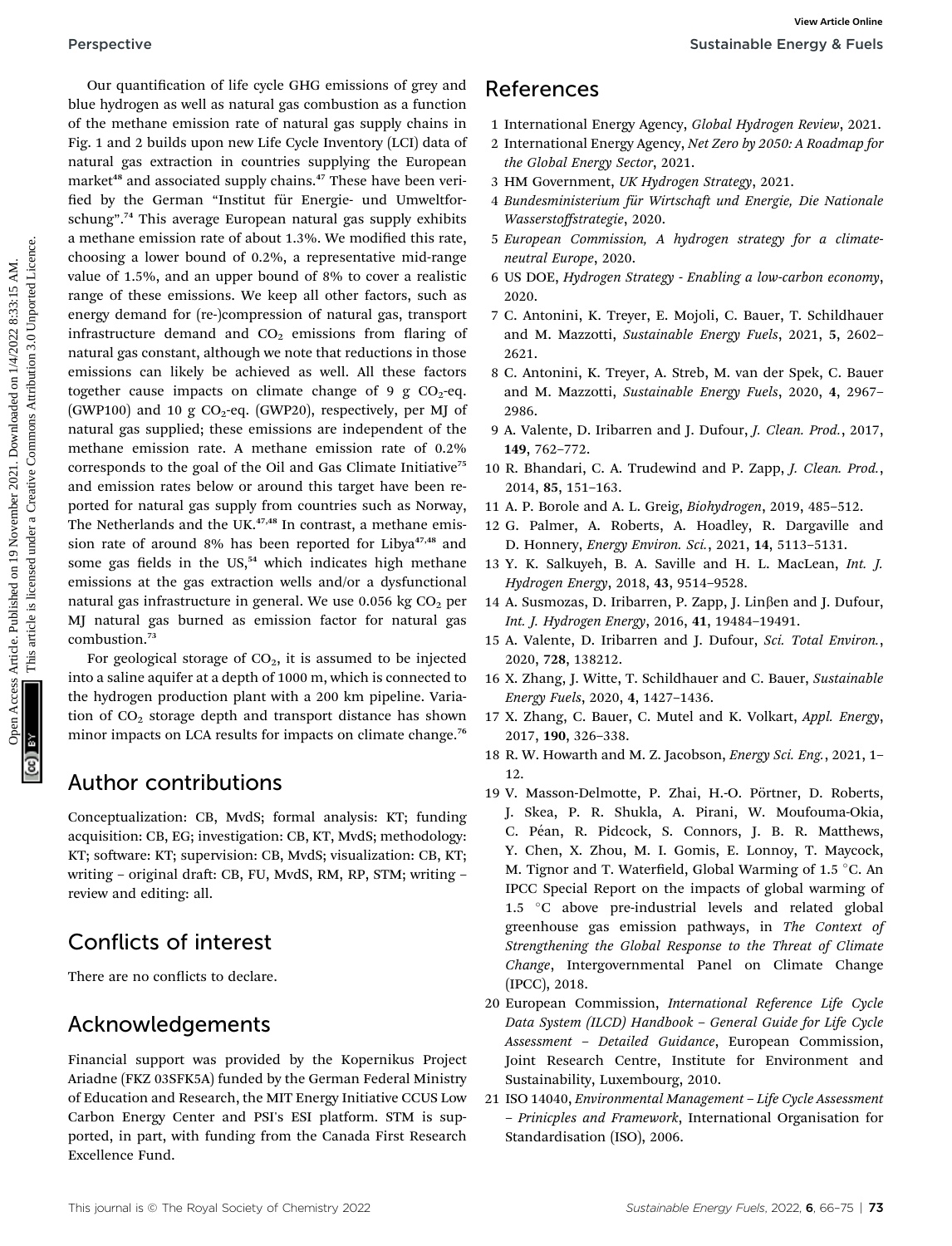- 22 ISO 14044, Environmental Management Life Cycle Assessment – Requirements and Guidelines, International Organisation for Standardisation (ISO), 2006.
- 23 Y. Khojasteh Salkuyeh, B. A. Saville and H. L. MacLean, Int. J. Hydrogen Energy, 2017, 42, 18894–18909.
- 24 N. Mac Dowell, N. Sunny, N. Brandon, H. Herzog, A. Y. Ku, W. Maas, A. Ramirez, D. M. Reiner, G. N. Sant and N. Shah, Joule, 2021, 5, 2524–2529.
- 25 K. Liu, C. Song and V. Subramani, Hydrogen and Syngas Production and Purification Technologies, John Wiley & Sons, 2010.
- 26 IEAGHG, Techno-economic Evaluation of SMR Based Standalone (Merchant) Hydrogen Plant with CCS, 2017/02, Cheltenham, 2017.
- 27 K. Aasberg-Petersen, I. Dybkjær, C. V. Ovesen, N. C. Schjødt, J. Sehested and S. G. Thomsen, J. Nat. Gas Sci. Eng., 2011, 3, 423–459.
- 28 Zero Emission Platform (ZEP), Commercial Scale Feasibility of Clean Hydrogen, 2017.
- 29 P. Moser, G. Wiechers, S. Schmidt, J. G. M. S. Monteiro, E. Goetheer, C. Charalambous, A. Saleh, M. van der Spek and S. Garcia, Int. J. Greenhouse Gas Control, 2021, 109, 103381.
- 30 Shell Canada Energy, Quest Carbon Capture and Storage Project. Annual Summary Report-Alberta Department of Energy: 2019, 2020.
- 31 IEAGHG, The Carbon Capture Project at Air Product's Port Arthur Hydrogen Production Facility – 2018/05, 2018.
- 32 Air Products, Air Products Announces Multi-Billion Dollar Net-Zero Hydrogen Energy Complex in Edmonton, Alberta, Canada, https://www.airproducts.com/news-center/2021/06/ 0609-air-products-net-zero-hydrogen-energy-complex-inedmonton-alberta-canada#/.
- 33 Progressive Energy, BEIS Hydrogen Supply Programme HyNet Low Carbon Hydrogen Plant Phase 1 Report for BEIS, 2019.
- 34 H-vision, Blue Hydrogen as Accelerator and Pioneer for Energy Transition in the Industry, Rotterdam, 2019.
- 35 Suncor, Suncor and ATCO partner on a potential world-scale clean hydrogen project in Alberta, https://www.suncor.com/ en-ca/newsroom/news-releases/2226977.
- 36 USDOE and NETL, W.A. Parish Post-Combustion  $CO<sub>2</sub>$  Capture and Sequestration Demonstration Project, 2020.
- 37 J. Mak, D. Heaven, D. Kubek, C. Sharp and M. Clark, Synthesis Gas Purification in Gasification to Ammonia/Urea Complex, 2004.
- 38 T. Katz, J. Nichols, V. Pattabathula and G. Colman, Challenges in commissioning and operation of OASE® solvent systems, 2018, vol. 59.
- 39 M. Saunois, A. R. Stavert, B. Poulter, P. Bousquet, J. G. Canadell, R. B. Jackson, P. A. Raymond, E. J. Dlugokencky and S. Houweling, Earth Syst. Sci. Data, 2020, 12, 1561–1623.
- 40 IPCC, Summary for Policymakers. In: Climate Change 2021: The Physical Science Basis. Contribution of Working Group I to the Sixth Assessment Report of the Intergovernmental Panel on Climate Change, 2021.
- 41 J. A. Littlefield, J. Marriott, G. A. Schivley and T. J. Skone, J. Clean. Prod., 2017, 148, 118–126.
- 42 M. Omara, N. Zimmerman, M. R. Sullivan, X. Li, A. Ellis, R. Cesa, R. Subramanian, A. A. Presto and A. L. Robinson, Environ. Sci. Technol., 2018, 52, 12915–12925.
- 43 D. Zimmerle, T. Vaughn, B. Luck, T. Lauderdale, K. Keen, M. Harrison, A. Marchese, L. Williams and D. Allen, Environ. Sci. Technol., 2020, 54, 7552–7561.
- 44 R. A. Alvarez, D. Zavala-Araiza, D. R. Lyon, D. T. Allen, Z. R. Barkley, A. R. Brandt, K. J. Davis, S. C. Herndon, D. J. Jacob, A. Karion, E. A. Kort, B. K. Lamb, T. Lauvaux, J. D. Maasakkers, A. J. Marchese, M. Omara, S. W. Pacala, J. Peischl, A. L. Robinson, P. B. Shepson, C. Sweeney, A. Townsend-Small, S. C. Wofsy and S. P. Hamburg, Science, 2018, 361, 186–188. Sustainable Energy & Fuels<br>
22 BO 10.014, Environmental Management - Life Cycle Assessment 11 A. Michard Commons, 2021. He, 1116-13. Commons, 2021. He, 1116-13. Commons, 2021. He, 1116-13. A. S. This article is life are c
	- 45 E. Chan, D. E. J. Worthy, D. Chan, M. Ishizawa, M. D. Moran, A. Delcloo and F. Vogel, Environ. Sci. Technol., 2020, 54, 14899–14909.
	- 46 J. S. Rutherford, E. D. Sherwin, A. P. Ravikumar, G. A. Heath, J. Englander, D. Cooley, D. Lyon, M. Omara, Q. Langfitt and A. R. Brandt, Nat. Commun., 2021, 12, 1–12.
	- 47 M. Bussa, N. Jungbluth and C. Meili, Life cycle inventories for long-distance transport and distribution of natural gas, Schaffhausen, Switzerland, 2021.
	- 48 C. Meili, N. Jungbluth and M. Bussa, Life cycle inventories of crude oil and natural gas extraction, Schaffhausen, Switzerland, 2021.
	- 49 E. A. Grubert and A. R. Brandt, J. Clean. Prod., 2019, 222, 760– 767.
	- 50 P. Balcombe, K. Anderson, J. Speirs, N. Brandon and A. Hawkes, ACS Sustainable Chem. Eng., 2017, 5, 3–20.
	- 51 D. Burns and E. Grubert, Environ. Res. Lett., 2021, 16, 044059.
	- 52 A. R. Ingraffea, P. A. Wawrzynek, R. Santoro and M. Wells, Environ. Sci. Technol., 2020, 54(9), 5783–5789.
	- 53 S. Schwietzke, G. Pétron, S. Conley, C. Pickering, I. Mielke-Maday, E. J. Dlugokencky, P. P. Tans, T. Vaughn, C. Bell, D. Zimmerle, S. Wolter, C. W. King, A. B. White, T. Coleman, L. Bianco and R. C. Schnell, Environ. Sci. Technol., 2017, 51, 7286–7294.
	- 54 Y. Chen, E. D. Sherwin, E. S. F. Berman, B. B. Jones, M. P. Gordon, E. B. Wetherley, E. A. Kort and A. R. Brandt, Submitt. to Nat. Energy.
	- 55 A. J. Turner, D. J. Jacob, J. Benmergui, J. Brandman, L. White and C. A. Randles, Atmos. Chem. Phys., 2018, 18, 8265–8278.
	- 56 International Energy Agency (IEA), Methane Tracker 2021, https://www.iea.org/articles/methane-tracker-database.
	- 57 D. Zavala-Araiza, D. T. Allen, M. Harrison, F. C. George and G. R. Jersey, ACS Sustainable Chem. Eng., 2015, 3, 492–498.
	- 58 D. T. Allen, Q. Chen and J. B. Dunn, Environ. Sci. Technol. Lett., 2021, 8, 345–349.
	- 59 T. F. Stocker, D. Qin, G.-K. Plattner, M. Tignor, S. K. Allen, J. Boschung, A. Nauels, Y. Xia, V. Bex and P. M. Midgley, Climate Change 2013: The Physical Science Basis. Contribution of Working Group I to the Fifth Assessment Report of the Intergovernmental Panel on Climate Change, 2013.
	- 60 United Nations, Paris Agreement, 2015.